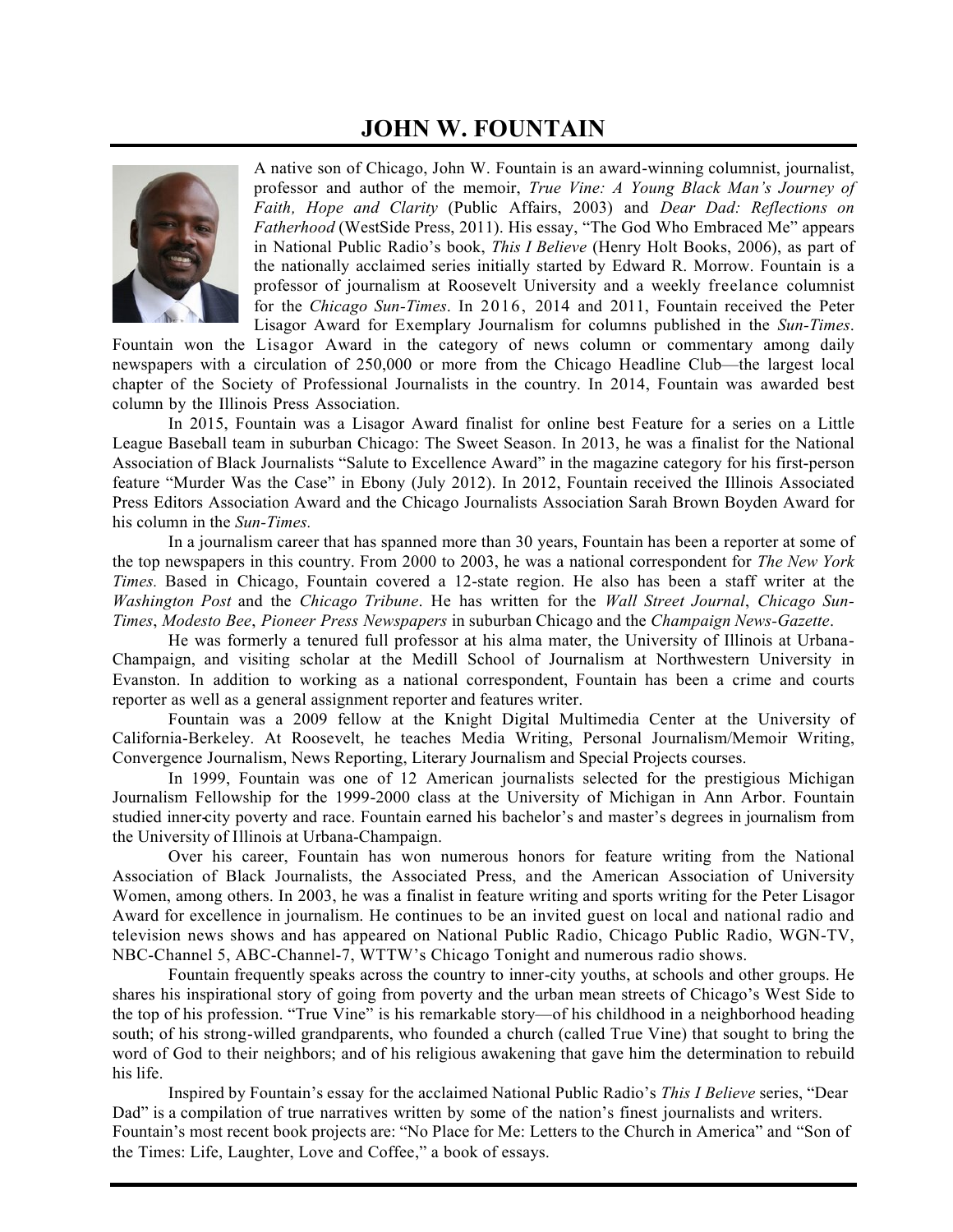# **John W. Fountain**

## **312-281-3240**

**Email: jfountain@Roosevelt.edu**

# **Education:**

**Master of Science** *in Journalism*, 1988 – University of Illinois at Urbana-Champaign.

# **WORK EXPERIENCE:**

## **Roosevelt University, Chicago** – August 2007- Present

# *Tenured Full Professor*

•Teaches Journalism 220 (Media Writing); Journalism 319 (News Reporting); Journalism 429 (Personal Journalism/Memoir Writing); Journalism 456 (Literary Journalism); Journalism 392, producing project websites (The Convergence Newsroom); Journalism 390 (Opinion/Editorial Writing); Journalism 390 (Immersion Journalism); Journalism 230 (Telling Social Justice Stories)

# **Chicago Sun-Times** – January 2010 – Present

# *Award-winning Weekly Columnist*

•Writes a weekly column for the newspaper's Metro section, focusing on social issues, culture and lifestyle and also dealing with such topics as poverty, race and urban violence.

# **University of Illinois at Urbana-Champaign** – August 2004 – July 2007 *Tenured Full Professor*

•Taught Journalism 200 (Introduction to Journalism), a course with an enrollment of 200 students each semester and 10 teaching assistants; taught Journalism 415 (Advanced Reporting), the department's flagship course on public affairs reporting; taught Journalism 460 (Personal Journalism/Memoir Writing).

# **Medill School of Journalism,** Northwestern University – September 2003 – July 2004.

# *Visiting Scholar*

•Designed syllabus for second-year undergraduate news writing and reporting course and taught both undergraduate and graduate journalism, instructing graduates in classroom news labs, and also edited in the Medill Chicago Newsroom in Spring 2004.

### **THE NEW YORK TIMES,** New York, N.Y. – July 2000 – July 2003. *National Correspondent – Chicago Bureau*

•Reported general news, politics, education and human-interest stories in 11-state Midwest region while cultivating the national beat for trends and feature stories.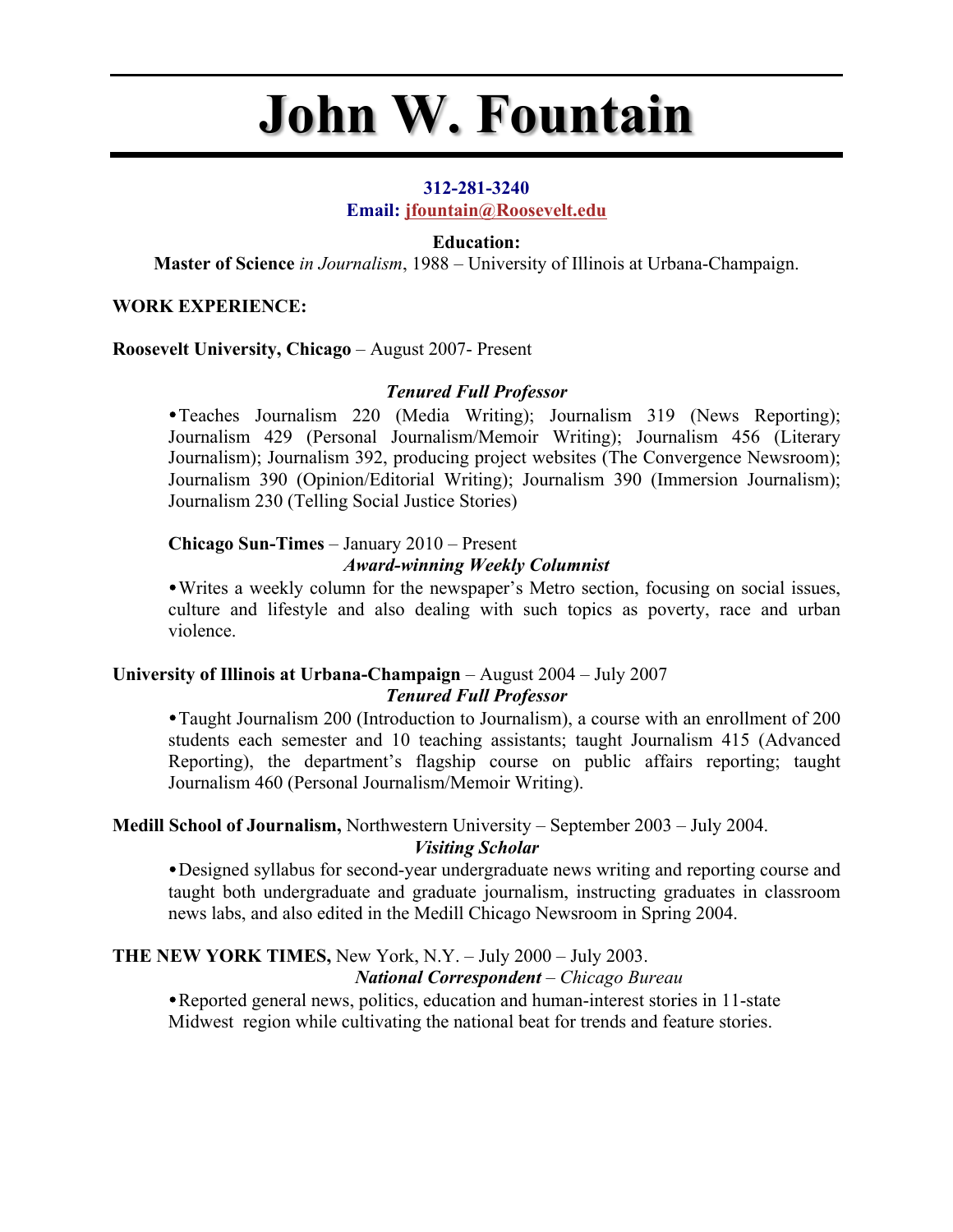#### **WASHINGTON POST**, Washington, D.C., January 1995 – June 2000. *General Assignment Reporter, D.C. Metro*

•Reported general news and features in Washington, D.C., including crime and urban

affairs.

•Wrote essays and feature articles for *Style* and *Outlook* sections and *Washington Post Magazine*.

# *Fairfax County Police Reporter, VA Metro*

•Reported police and law enforcement issues in Fairfax County and the Washington Metropolitan region. Covered Fairfax County civil and criminal courts.

# **CHICAGO TRIBUNE** - Chicago, IL, September 1989 – January 1995.

# *Staff Writer - Crime, General Assignment, Features.*

•Reported local, state and national news stories. Specialization in gangs, crime and urban affairs.

•Wrote articles for the Tempo, Perspective and special sections.

# **Other Work Experience:**

*Freelance Writer* - London, England, October 1992 to July 1993. **Internships:**

**Wall Street Journal** Pittsburgh, summer 1989. **Modesto Bee** - Modesto, CA summer 1988. **Chicago Sun-Times** -Chicago, IL, summer 1987. **Pioneer Press**-Wilmette, IL, summer 1986. **News-Gazette** - Champaign, IL, January to April 1986.

# **International Travel:**

- **United Kingdom, Lewes England**, 10 months, August 1992-June 1993; wife was a British Marshall scholar.
- **Buenos Aires, Argentina**, March 2000, 7 days, Knight-Wallace Journalism Fellowship.
- **Johannesburg, South Africa**, Fall 2005, 10 days as Writer for Rev. Jesse L. Jackson
- **Ghana**, March 2007, 7 days as Writer for Rev. Jesse L. Jackson attending "Ghana 50."
- **Israel; Syria, Jordan; Lebanon,** August/September 2006**, 10 days,** as Writer for Rev. Jesse L. Jackson.

# **Technology:**

**•**Produce, shoot and edit video and still photography, creating sound slideshows as well as videos and podcasts. Create websites that feature multimedia work, including numerous websites that showcase work from the Journalism Convergence course at Roosevelt.

•Proficient using Final Cut Pro, iMovie, Adobe Premiere, Soundtrack Pro, Adobe PhotoShop and other video, photo audio editing software.

•Experience using Adobe Flash software.

# **Publishing:**

•Writer/Columnist, publishing more than 500 columns and articles in several publications, among them *the Chicago Sun-Times*, the *Chicago Tribune*, *Ebony Magazine*, the *Daily Southtown*, *Illinois Issues Magazine* and other publications.

•Guest on local and national radio and television news shows and has appeared on *National Public Radio*, *Chicago Public Radio*, *WGN-TV*, *NBC-Channel 5*, *ABC-Channel-7*, *WTTW's Chicago Tonight* and numerous radio shows.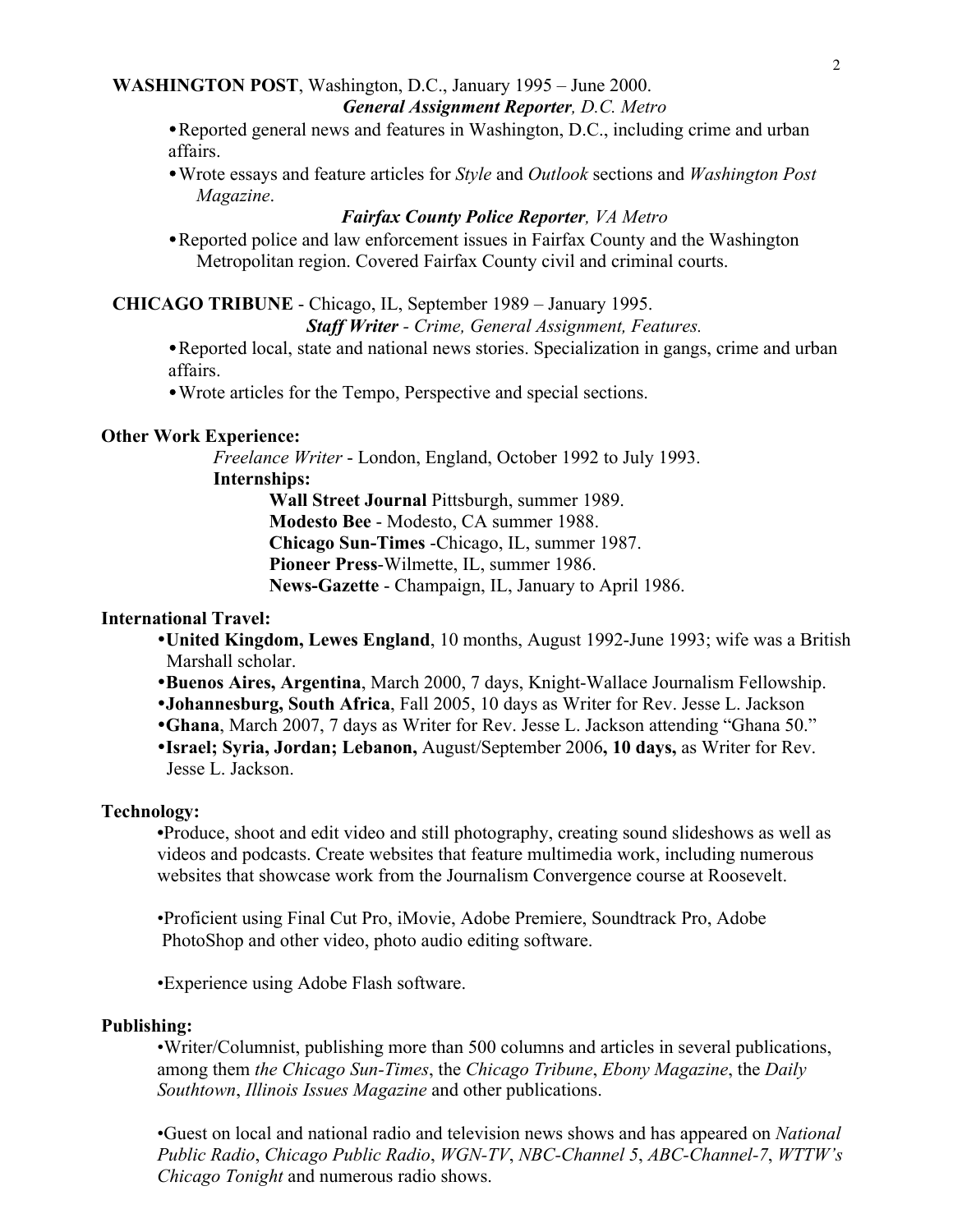•Producer, "Dear Dad: Reflections on Fatherhood," with veteran television journalist Robert Jordan, of *WGN-TV*, who hosts the television program. "Reflections on Fatherhood" takes the form of an intimate conversation between Fountain and Jordan, with recorded vignettes and members of a live studio audience.

#### **Authored Books:**

**Soul Cries: In Black & White and Shades of Gray,** WestSide Press Publishing Chicago, 2019.

*No Place For Me: Letters to the Church in America* WestSide Press Books, January 2018

*Son of the Times: Life, Laughter, Love & Coffee* WestSide Press Books, May 2017

*Dear Dad: Reflections on Fatherhood* Author/Editor WestSide Press Books, November 2010.

*True Vine: A Young Black Man's Journey of Faith, Hope and Clarity* Author PublicAffairs, June 2003.

*This I Believe: The Personal Philosophies of Remarkable Men and Women Contributor*—National Public Radio Henry Holt, October 2006.

#### **Awards & Honors:**

**Peter Lisagor Award** for "Chiraq" columns published in the *Chicago Sun-Times*, 2015; in the category of news column or commentary among daily newspapers with a circulation of 250,000 or more from the Chicago Headline Club—the largest local chapter of the Society of Professional Journalists in the country.

**Chicago City Club, panelist**, "Chiraq," 2015. The City Club is a 113-year-old, bipartisan civic organization widely recognized as Illinois' premier public affairs forum

**Peter Lisagor Award** finalist for online best Feature for a series on a Little League Baseball team in suburban Chicago: "The Sweet Season," 2015.

**Peter Lisagor Award for Exemplary Journalism** for columns published in the *Sun-Times*, 2014.

**The Illinois Press Association** "Best Column," 2014.

**National Association of Black Journalists** "Salute to Excellence Award" finalist, 2013, in magazine category for "Murder Was the Case" Ebony magazine July 2012.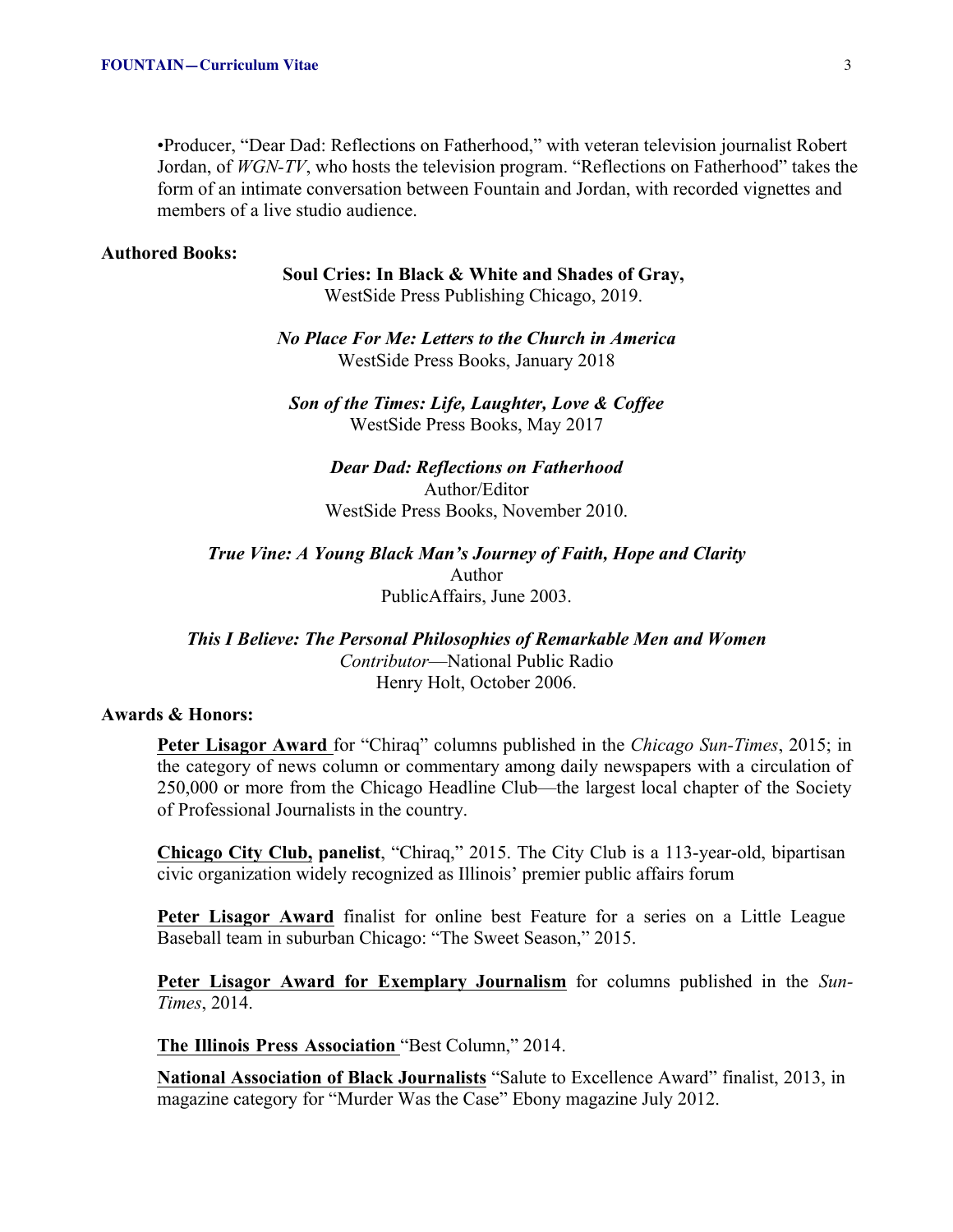**The Illinois Associated Press Editors Association Award** for "Best Column," 2012.

**The Chicago Journalists Association Sarah Brown Boyden Award**, "Best Column," 2012.

**Peter Lisagor Award for Exemplary Journalism** for columns published in the *Sun-Times*, 2011.

Inductee, **The HistoryMakers**—Fountain was interviewed by The HistoryMakers, a national archive and project based in Chicago compiling an extensive video and written archive of the lives and stories of thousands of African Americans, from President Barack Obama to the oldest living black cowboy. Their aim: "to educate and enlighten millions worldwide through refashioning a more inclusive record of American history." http://www.thehistorymakers.com/biography/john-wesley-fountain-1

**Fellow at the Multimedia Workshop at Knight Digital Media Center** at UC-Berkeley, 2009.

**New York Times Publisher's Award,** for coverage of the 2000 Midwest Floods, May 2000.

**University of Michigan Journalism Fellowship, 1999-2000** to study "inner city poverty and race."

**Society of Professional Journalists Dateline Award 1st Place** for "excellence in local journalism" for feature series, "Anacostia: A Game of Life" about a season with a high school football team.

**Associated Press Chesapeake "Best Feature Series Award" 1999** for "Anacostia: A Game of Life."

**Washington-Baltimore Newspaper Guild Front Page "Distinguished Sports Writing" Award 1999** for "Anacostia: A Game of Life."

**National Association of Black Journalists Feature Writing Award 1998** for feature article "No Fare," a story about subtle racism and one black man trying to hail a taxi cab Washington, DC.

**Maryland, Delaware, D.C. Press Association "Best of Show" Award 1997** for spot

news story about the impact the Washington Redskins' move to their new stadium in suburban Maryland had on the Washington, D.C., neighborhood that surrounds the old stadium.

**American Association of University Women Award 1996** for "On the force but not in the club; Many female police officers say their careers are arrested by sexism." *Wash-Post* Oct. 19, 1995.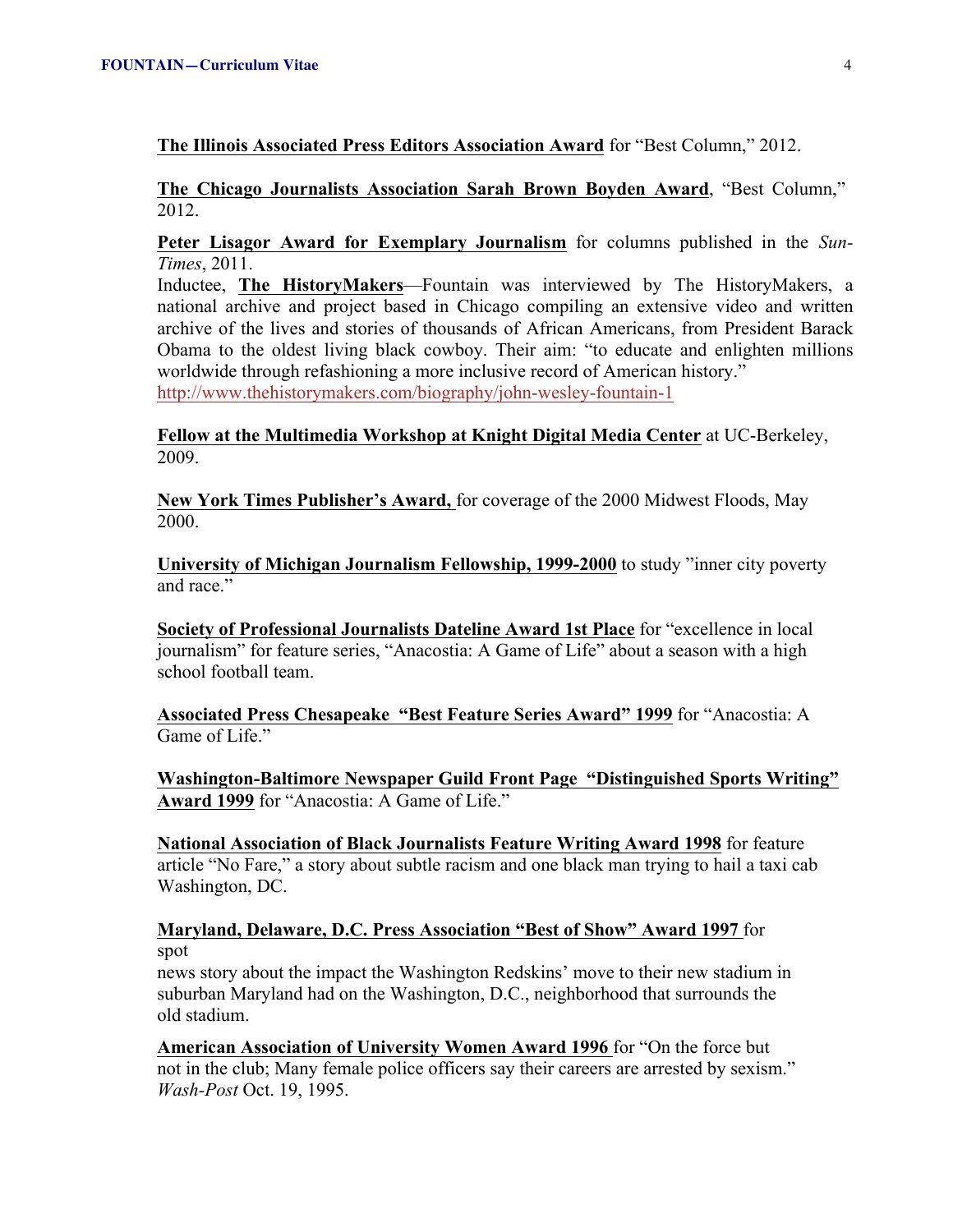#### **IN PROGRESS**

•**"See Me: A West Side Story."** Fountain is at work on a photo-documentary that focuses on Chicago's West Side and that seeks to capture life, love and laughter beyond the stereotypical images of those who live there.

●**"Mornings With Malik: The Journey to Manhood."** Fountain is currently at work on a book born as a series of letters to his adolescent son as he approaches manhood.

●**"Dear Daughter: Lessons on Life."** Fountain is currently at work on a book born as a series of letters to his daughter.

**●"Spirit of Cain."** (original working title: "**Steel Rain: Life in the Shadow of Death"** Documentary film and book, chronicling, life and death in Chicago, America's murder capital, during the deadliest months in the city's deadliest police district—Harrison—on the city's West Side, where Fountain grew up and later returned as the *Tribune's* chief crime reporter. Also examines homicide among black men, who account for a disproportionate number of U.S. homicide victims each year—in the thousands over the last two decades in Chicago alone, despite a dip in violent crime nationally in recent years, and by the tens of thousands across the nation. In the entire Vietnam conflict, 58,168 U.S. military personnel were killed. Yet from 1985 to 1991, at the height of the crack cocaine wars, there were more black males murdered in America. Their toll: 59,579.

## **TRUE VINE:**

TRUE VINE: A YOUNG BLACK MAN'S JOURNEY OF FAITH, HOPE & CLARITY is John Fountain's remarkable story—of Fountain's childhood in a rapidly decaying neighborhood on Chicago's West Side; of his strong-willed grandparents, who founded the True Vine church and sought to bring the word of God to their neighbors; of his mother, herself a teenage parent, whose unfulfilled dreams helped nurture bigger dreams in him; of his friends and cousins, whose youthful exuberance was extinguished by the burdens they faced; and of his religious awakening that gave him the determination to rebuild his life. Public Affairs, 2003, hardcover. Paperback released in March 2005.

**• True Vine** was reviewed in the Washington Post, the New York Times, Chicago Tribune, Dallas Morning News, Cleveland Plain Dealer, Library Journal, Booklist, North Lawndale Community News, Pioneer Press Newspaper, The Huntington News and The Chicago Crusader among other publications.

#### **● Blurbs:**

"Sometimes incredible insights on the challenges and harshness of inner-city poverty can be gained from reading about the experiences of remarkable individuals who defy overwhelming odds and escaped to a better life. No account more powerfully demonstrates the soundness of this view than John W. Fountain's moving memoir, *True Vine*."

**William Julius Wilson, Lewis P. and Linda L. Geyser University Professor, Harvard University**